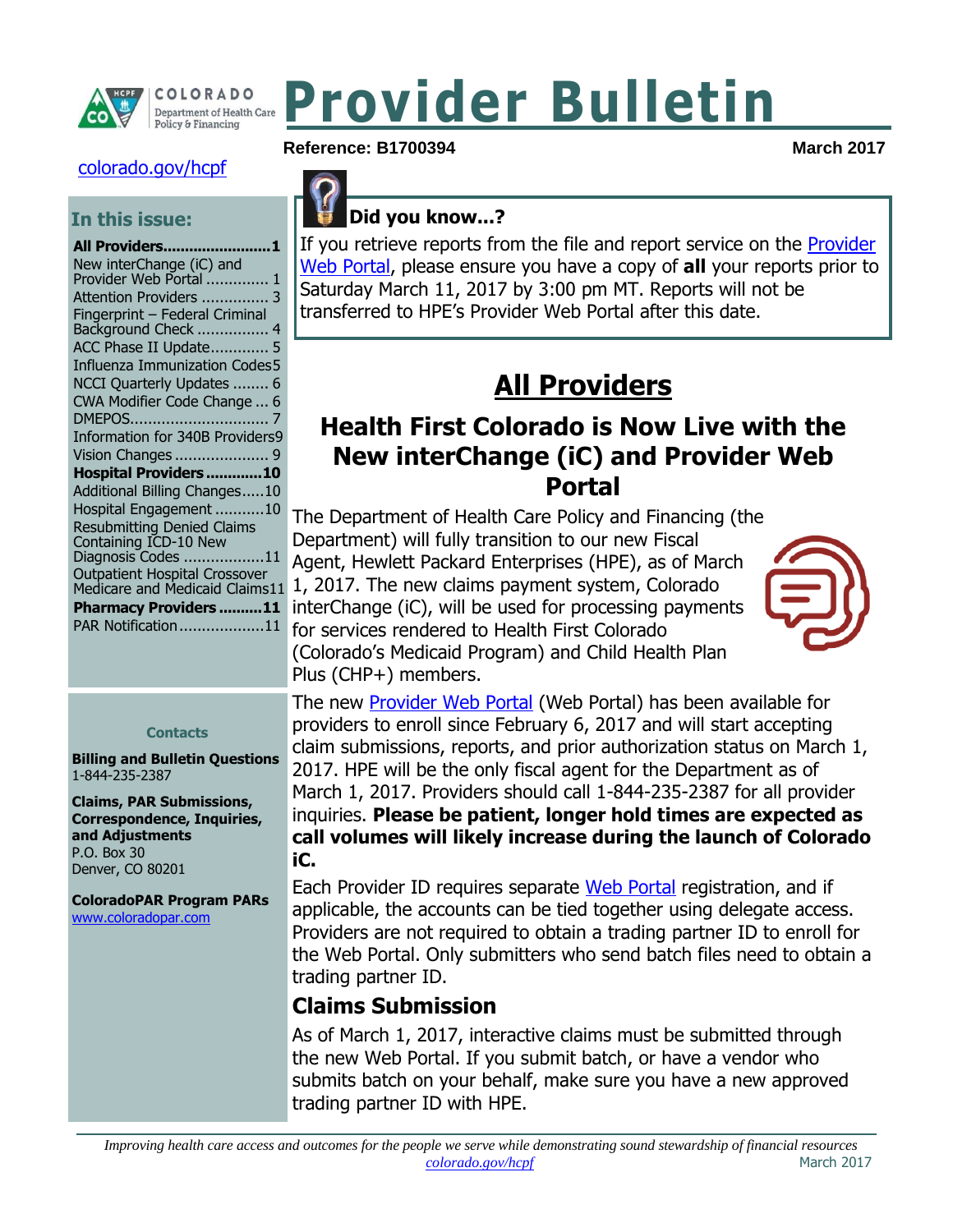(Exceptions include claims submitted by DentaQuest, Delta Dental, Veyo, etc. Providers who submitted claims to one (1) of these entities should continue to do so in Colorado iC.)

On or after March 1, 2017, providers will be able to adjust old claims, submitted through Legacy Medicaid Management Information System (MMIS), in the new Colorado iC. All claims data from the old system has been migrated to the new system. In order to adjust a TCN submitted prior to February 17, 2017, providers must obtain the converted Internal Control Number (ICN) that has been assigned to that claim. Providers can obtain the ICN by using the [web portal](https://colorado-hcp-portal.xco.dcs-usps.com/hcp/provider/Home/tabid/135/Default.aspx) and doing a claim status inquiry by member ID and date of service. The newly assigned ICN for the old claim must be referenced on the claim submitted for adjustment. For more details on how to submit an adjustment, please use the appropriate [billing manual,](https://www.colorado.gov/hcpf/billing-manuals) found on the Department's website.

Important change for paper claim billing: Claims submitted through the new Colorado iC now require providers to use the **National Provider Identifier (NPI)** and **not** the Legacy Provider ID, unless they are "Atypical".

Claims requiring attachments should now be sent through the new [Web Portal.](https://colorado-hcp-portal.xco.dcs-usps.com/hcp/provider/Home/tabid/135/Default.aspx)

Claims with a date of service over one (1) year-old must still be sent via the appropriate paper claim form. Paper claims should still be sent to P.O. Box 30, Denver CO, 80201, as that address has been transferred to HPE.

#### **Enrollment**

Health First Colorado providers can no longer submit most enrollment updates via paper forms. Most updates can be made through the new [Web Portal.](https://colorado-hcp-portal.xco.dcs-usps.com/hcp/provider/Home/tabid/135/Default.aspx) A new ATN will be created for every provider enrollment update request.

The address of P.O. Box 1100, Denver CO, 80201 is no longer valid for submitting paper enrollment update forms.

# **Eligibility**

Faxback eligibility is no longer an option in the new system. Please use the [Web Portal](https://colorado-hcp-portal.xco.dcs-usps.com/hcp/provider/Home/tabid/135/Default.aspx) or enroll as a trading partner to submit a batch 270.

#### **Reports**

The Remittance Advice (RA) (previously called the provider claim report (PCR)) is available on the new Web Portal under "resources", "report download". If you have a registered trading partner ID, 835s can be found under "file exchange", "download files".

#### **Prior Authorization Requests (PARs)**

#### **There are no changes to PARs currently submitted to eQHealth (the Colorado PAR Program).**

There are changes to where you submit the following PARs on or after March 1, 2017:

- Nursing Facility PETI PARs now submitted through the Care Management portion of the new Web Portal.
- Nursing Facility PARs no longer required.
- Targeted Case Management for Home and Community Based Services Waivers for Children and Adults with Intellectual and/or Developmental Disabilities – no longer required.
- All HCBS Waiver PARs (including HCBS PETI PARs) now submitted to the Bridge.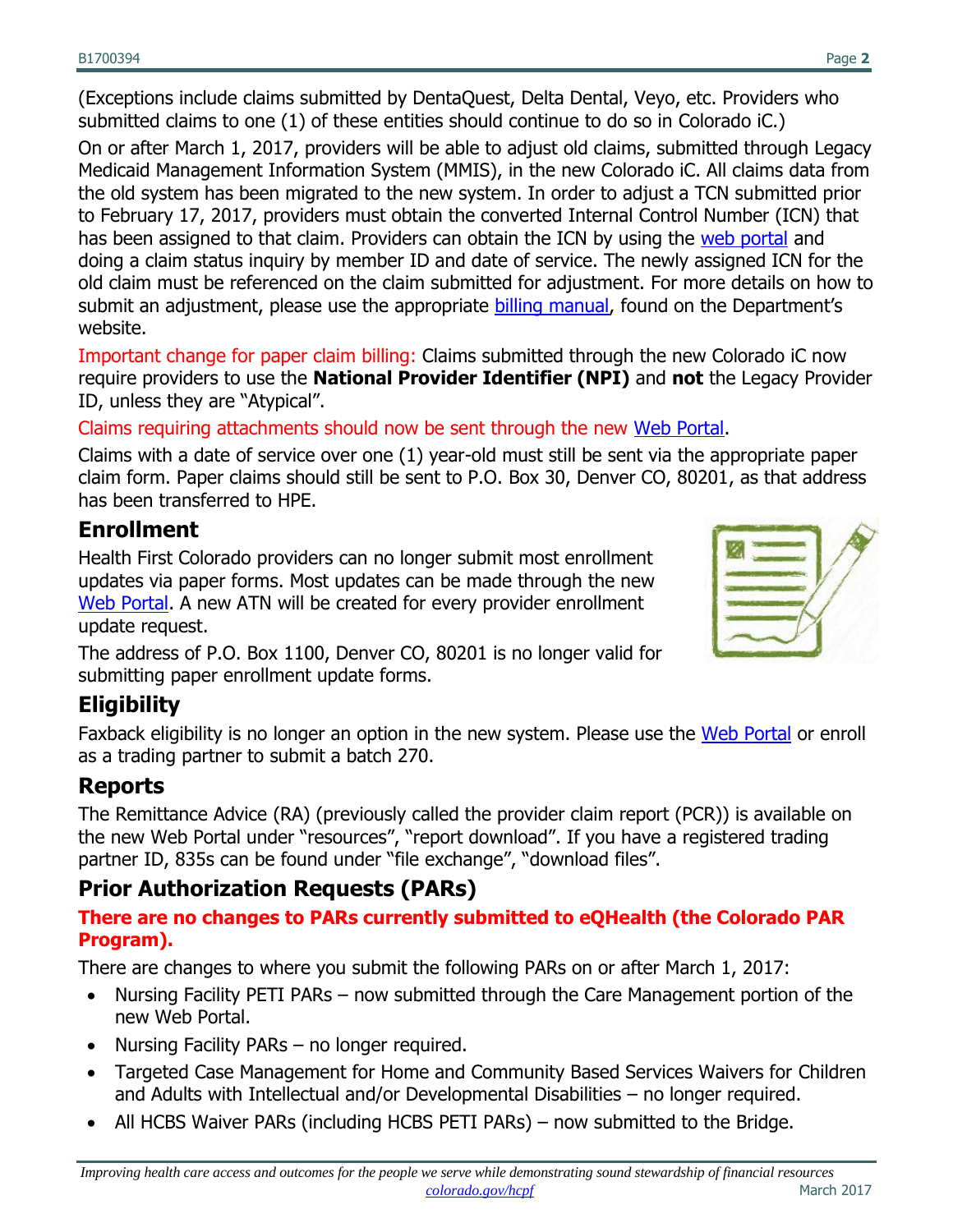Long Term Home Health PARs – now submitted to **LTHHPARS@state.co.us** (more information to come).

# <span id="page-2-0"></span>**Attention Health First Colorado and Child Health Plan Plus (CHP+) Providers**

The Department has provided documents to make sure each provider is prepared and familiar with the available resources. Below, you can find links to our Guide to Go Live, our new Billing Manuals, a list of important dates, and training information for the new Web Portal.

#### **Download this Guide to Go Live**

It's very important that you [read this document.](https://drive.google.com/file/d/0ByTJ5EpY6wocdVBfdW8yNWM0TlU/view) Please share it across your organization.



#### **New Billing Manuals**

Make sure you download the [General Provider Information Billing Manual](https://drive.google.com/file/d/0ByTJ5EpY6wocRFBPb1AwR202VnM/view) and the Billing Manual specific to your provider type.



#### **Important Dates & Deadlines for Claims, PARs, and More**

It's very important that you [read this document.](https://drive.google.com/file/d/0ByTJ5EpY6wocb29vdFFYSVRXQW8/view) Please share it across your organization.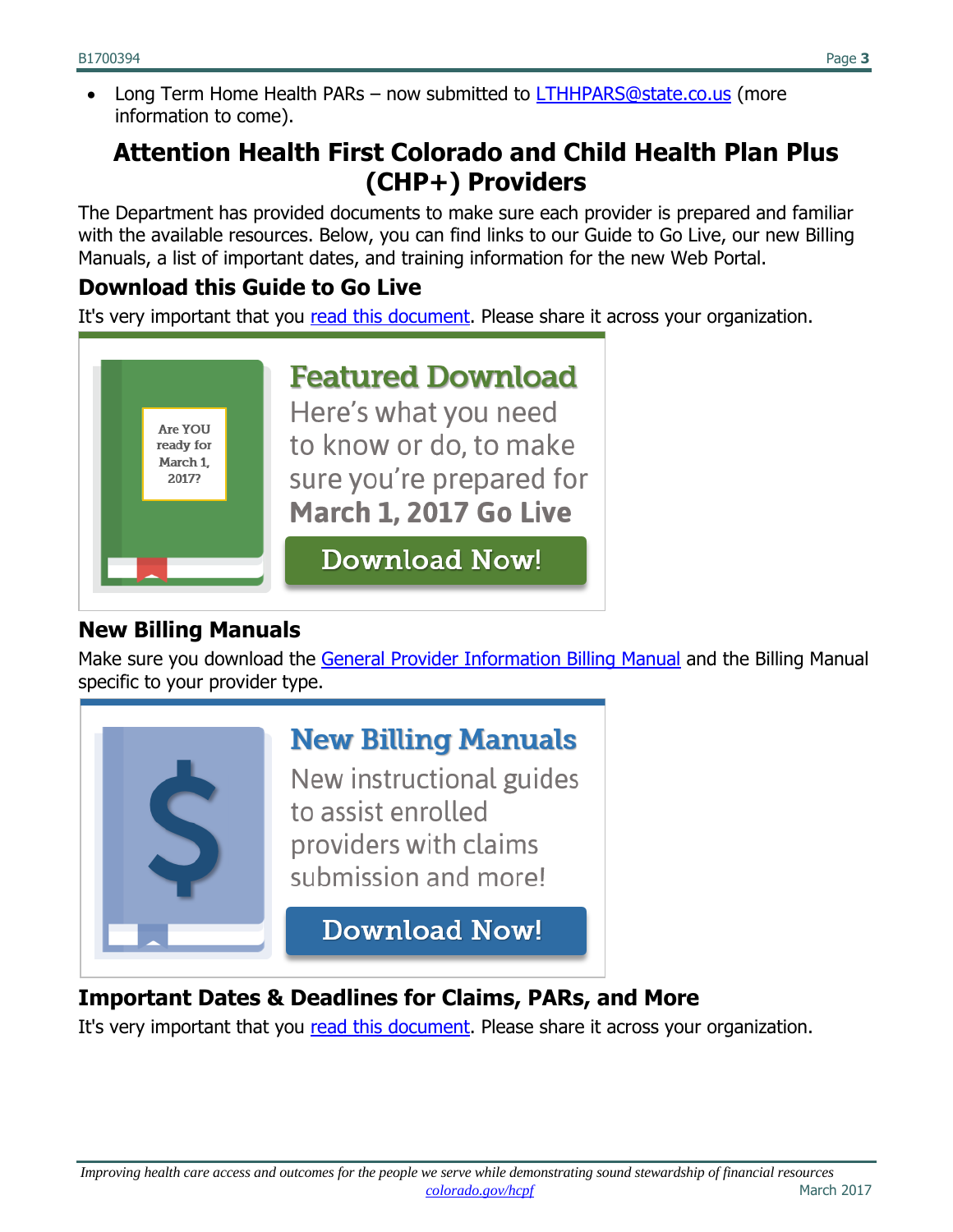

#### **Training Sessions for the New Web Portal – Watch the Webinar Recordings Now!**

Click here to view the [list of webinar recordings](https://drive.google.com/file/d/0ByTJ5EpY6wocUDN3NHZWdUVEQ1U/view) and [Web Portal FAQs.](https://www.colorado.gov/hcpf/web-portal)



# <span id="page-3-0"></span>**Fingerprint – Federal Criminal Background Check**



Federal regulations (42 CFR 455.434) established by the Centers for Medicare and Medicaid Services (CMS) require enhanced screening and revalidation of all Medicare, Medicaid, and Child Health Plan Plus (CHP+) providers.

Most Health First Colorado and CHP+ providers have already met the requirements for this revalidation cycle. However, we want to remind "high risk" providers (and

any person who has ownership or a controlling interest of five percent (5%) or more of a high risk provider) that they will still need to undergo fingerprinting and a Federal Criminal background check.

Providers must submit fingerprints within 30 days of a request from CMS, the Department, Department agents, or designated contractors.

This is not a request for fingerprint submission, just a reminder that fingerprinting requests and Federal Criminal background checks will likely begin later this year (2017). More information coming soon.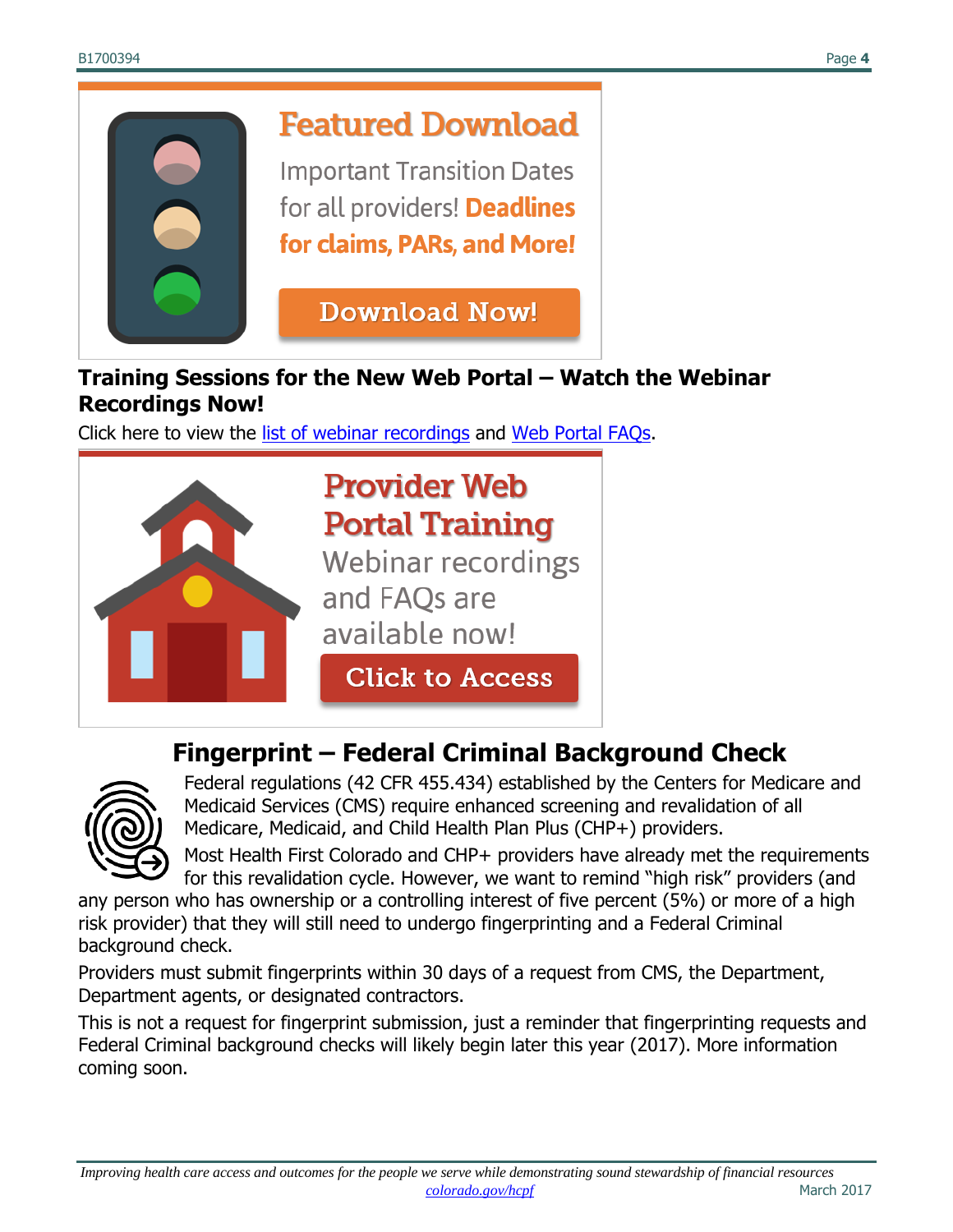# <span id="page-4-0"></span>**Accountable Care Collaborative Phase II Update – Draft Request Comments**

The next phase of the Accountable Care Collaborative (ACC) seeks to leverage the proven successes of the Health First Colorado programs to enhance the member and provider experience. The goals of the ACC Phase II are to improve health and life outcomes of members, while using state resources wisely. [Learn more about ACC Phase II.](http://www.colorado.gov/hcpf/accphase2)

The Department sought targeted comments from stakeholders between November 4, 2016 and January 13, 2017 on the [draft request for proposals \(RFP\).](https://www.colorado.gov/pacific/sites/default/files/ACC%20RFP%20Public%20Draft.pdf) More than 255 comments were provided on the draft ACC Phase II RFP. These comments, coupled with feedback the Department received from 16 in-person meetings across the state and three (3) live-webinars, is helping refine the content for the formal release of the RFP in the spring 2017.

Respondents expressed appreciation for the process and the opportunity to provide comments. Some of the themes from the feedback included:

- Strong support for the focus on the integration of physical and behavioral health
- Mixed response to the proposed attribution methodology
- Requests for greater clarification regarding the six (6) behavioral health visits that can be offered in primary care practices
- Suggestions for stronger incorporation of substance use disorder services into the program
- Recommendations that cannot be incorporated into the RFP, such as suggestions for expanding Health First Colorado benefits or alterations to federal managed care regulations

All comments submitted to the Department have been made publicly available and can be found on the [Department website.](https://www.colorado.gov/hcpf/accphase2)

The Department is working to review all comments received and making updates to the RFP that align with our agency authority, state and federal rules, and the goals of ACC Phase II. The Department plans to release the final RFP in Spring 2017. Below is a high level timeline for the ACC Phase II.

Accountable Care Collaborative



# **Influenza Immunization Code Changes for 2017**

<span id="page-4-1"></span>As part of the 2017 Health Care Procedural Coding System (HCPCS) annual update, nine influenza immunization Current Procedure Terminology (CPT) codes were changed. Age range limitations were removed for 90655, 90656, 90657, and 90658. In addition, long descriptions changed for 90661, 90685, 90686, 90687, and 90688.

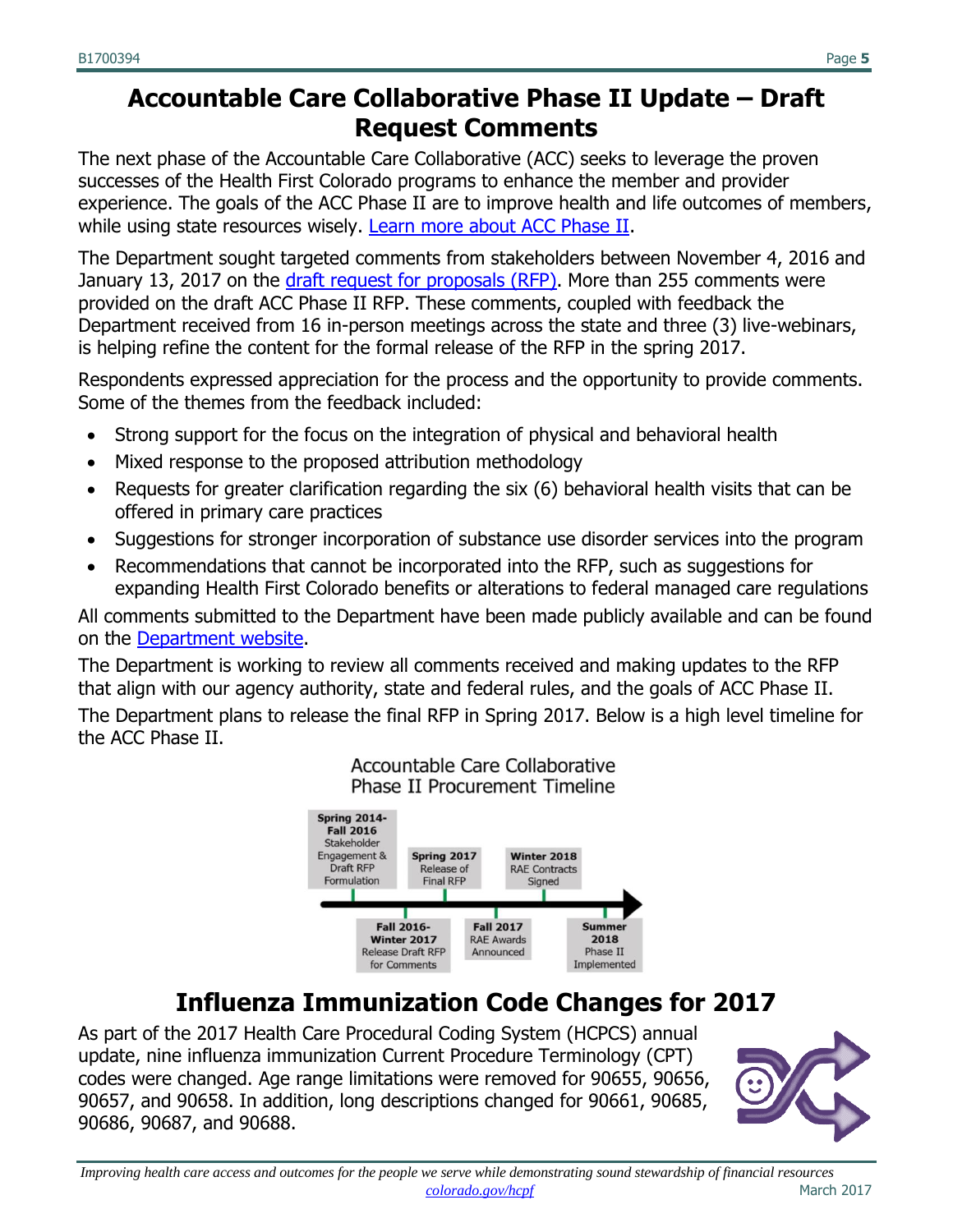The Colorado Medicaid Management Information System has been updated to reflect these changes. The [Immunization Rate Schedule](https://www.colorado.gov/pacific/sites/default/files/Immunizations_FY2016-17.pdf) has also been updated.

These are the affected codes and their 2017 long descriptions and age ranges:

**90655:** Vaccine for influenza for administration into muscle, 0.25 ml dosage, 0-999

**90656:** Influenza virus vaccine, split virus, preservative free, 0.5 mL, for intramuscular use, 0- 999

**90657:** Vaccine for influenza for administration into muscle, 0.25 ml dosage,0-999

**90658:** Vaccine for influenza for administration into muscle, 0.5 ml dosage, 0-999

**90661:** Vaccine for influenza for administration, CCiv3 derived from cell cultures, subunit, preservative and antibiotic free Intramuscular use, 0-999

**90685:** liv4 Vaccine for influenza for administration into muscle, 0.25 ml dosage, 0-999

**90686:** liv4 Vaccine for influenza for administration into muscle, 0.5 ml dosage, preservative free, 0-999

**90687:** liv4 Vaccine for influenza for administration into muscle, 0.25 ml dosage, 0-999

<span id="page-5-0"></span>**90688:** liv4 Vaccine for influenza for administration into muscle, 0.5 ml dosage, 0-999

# **National Correct Coding Initiative (NCCI) Notification of Quarterly Updates**

Providers are encouraged to monitor CMS for updates to NCCI rules and guidelines. Updates to the procedure-to-procedure (PTP) and medically unlikely edit (MUE) files are completed quarterly, with the next file update available April 2017. Please find more information on the [CMS NCCI](http://www.medicaid.gov/Medicaid-CHIP-Program-Information/By-Topics/Data-and-Systems/National-Correct-Coding-Initiative.html) website.

# **Children with Autism (CWA) Modifier Code Change**

<span id="page-5-1"></span>Effective March 1, 2017, the modifier codes for the Children with Autism (CWA) waiver has changed. The first modifier code for all CWA Waiver services will change from "UL" to "U2". Please refer to the chart below for the new codes. Please contact [Laura Russell](mailto:Laura.Russell@state.co.us) with questions.

| <b>Service</b><br><b>Description</b>                           | <b>Proc</b><br>Code | <b>Mod</b><br>#1 | <b>Mod</b><br>#2 | <b>Rate</b><br><b>Effective</b><br>07/01/15 | <b>Rate</b><br><b>Effective</b><br>07/01/16 | <b>Unit Value</b> | <b>Comments</b>                                                                   |
|----------------------------------------------------------------|---------------------|------------------|------------------|---------------------------------------------|---------------------------------------------|-------------------|-----------------------------------------------------------------------------------|
| <b>Behavior</b><br><b>Therapies - Lead</b><br><b>Therapist</b> | H0004               | U <sub>2</sub>   |                  | \$<br>21.64                                 | \$<br>21.64                                 | 15 minutes        | Combined<br>maximum of<br>\$25,000 per                                            |
| <b>Behavior</b><br>Therapies -<br><b>Senior Therapist</b>      | H0004               | U <sub>2</sub>   | <b>HN</b>        | \$<br>11.21                                 | \$<br>11.21                                 | 15 minutes        | Service Plan year.                                                                |
| <b>Behavior</b><br><b>Therapies - Line</b><br><b>Staff</b>     | H <sub>2019</sub>   | U <sub>2</sub>   |                  | \$<br>3.53                                  | \$<br>3.53                                  | 15 minutes        |                                                                                   |
| Initial /<br>Ongoing<br><b>Treatment</b><br><b>Evaluation</b>  | H <sub>2000</sub>   | U2               |                  | \$<br>20.08                                 | \$<br>120.48                                | 1 evaluation      | Up to 90 minutes,<br>included in<br>\$25,000 maximum<br>per Service Plan<br>Year. |

*Improving health care access and outcomes for the people we serve while demonstrating sound stewardship of financial resources [colorado.gov/hcpf](http://colorado.gov/hcpf)* March 2017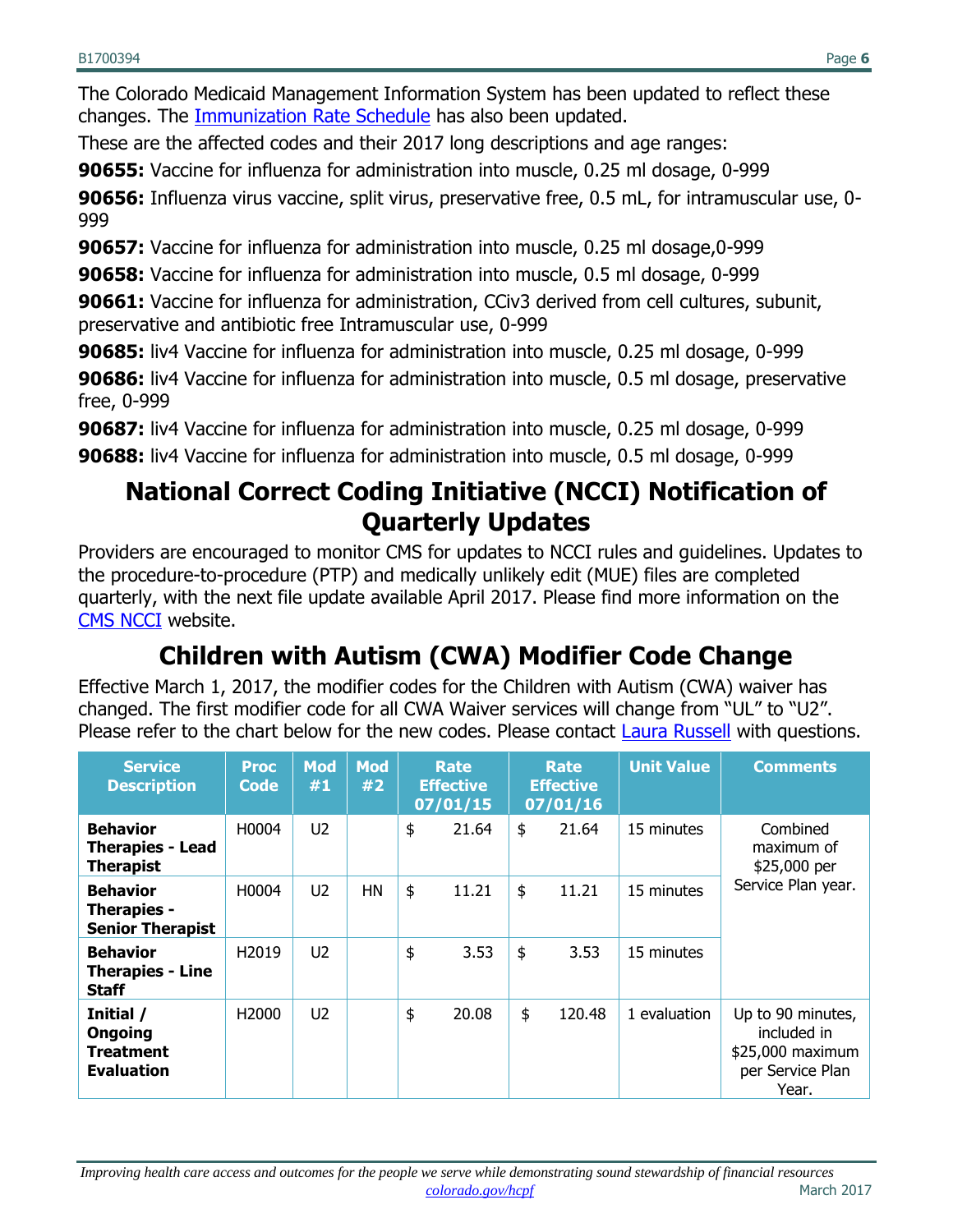| <b>Post Service</b><br><b>Evaluation</b> | H <sub>2000</sub> | U2 | TS | \$<br>20.08 | \$<br>20.08 | 15 minutes | Maximum of 6<br>units per Date of<br>Service (In<br>addition to the |
|------------------------------------------|-------------------|----|----|-------------|-------------|------------|---------------------------------------------------------------------|
|                                          |                   |    |    |             |             |            | \$25,000 per<br>Service Plan year<br>limit)                         |

# <span id="page-6-0"></span>**Durable Medical Equipment, Prosthetics, Orthotics and Supplies (DMEPOS)**

#### **Modifier Update**

The effective date of the following modifiers is **July 1, 2017**. These modifiers are informational only and do not affect reimbursement, but must be used when applicable. They will be required on both prior authorization requests and claims.

|           | <b>Modifier   Description</b>                                                              |
|-----------|--------------------------------------------------------------------------------------------|
| <b>RA</b> | Replacement of a DME, orthotic or prosthetic item                                          |
| <b>RB</b> | Replacement of part of a DME, orthotic or prosthetic item furnished as<br>part of a repair |

As of **July 1, 2017**, these modifiers will be required on claims, along with the modifiers listed in the DMEPOS Billing Manual.

**Notice:** The U1, U2, and UC modifiers will not be available or required for **Durable Medical Equipment (DME)** prior authorizations or claims until further notice.

#### **New Billing Requirement for Modifiers KH and KI**

Effective March 1, 2017, the KH and KI modifiers cannot be used in place of the RR (Rental) modifier. They must be used in the secondary position, in addition to the RR modifier, on claims. KH and KI are informational only and do not affect pricing.

|    | Modifier   Description                                     |
|----|------------------------------------------------------------|
| KH | DMEPOS item, initial claim, purchase or first month rental |
| ΚI | DMEPOS item, second or third month rental                  |

The KH and KI modifier are not required on prior authorization requests and will no longer be entered into eQSuite™. The modifiers must be used on claims, when applicable, as noted in the DMEPOS Billing Manual.

| <b>Example:</b> |  |                     |
|-----------------|--|---------------------|
| PAR             |  | Claims              |
| E0720 RR x2     |  | First month rental  |
|                 |  | E0720 RR KH<br>х1   |
|                 |  | Second month rental |
|                 |  | F0720 RR<br>КT      |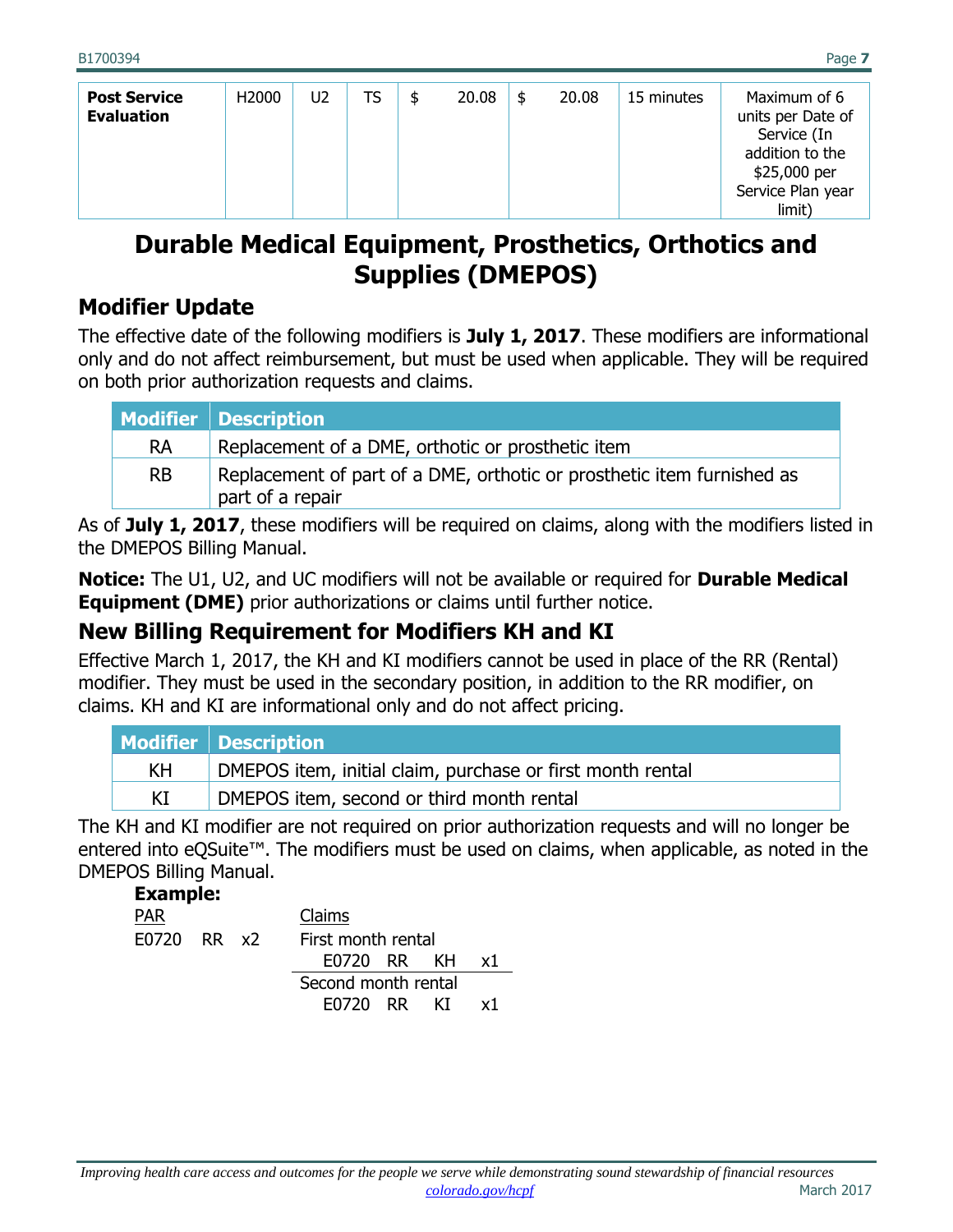#### **Federal Rule: Face-to-Face (F2F) Requirements for Home Health Services**



On February 2, 2016, CMS published the [Medicaid Program; Face-to-Face](https://www.federalregister.gov/documents/2016/02/02/2016-01585/medicaid-program-face-to-face-requirements-for-home-health-services-policy-changes-and)  [Requirements \(F2F\) for Home Health Services; Policy Changes and](https://www.federalregister.gov/documents/2016/02/02/2016-01585/medicaid-program-face-to-face-requirements-for-home-health-services-policy-changes-and)  [Clarifications Related to Home Health; Final Rule.](https://www.federalregister.gov/documents/2016/02/02/2016-01585/medicaid-program-face-to-face-requirements-for-home-health-services-policy-changes-and) The federal rule became effective on July 1, 2016 and is codified at [42 CFR § 440.70.](http://www.ecfr.gov/cgi-bin/text-idx?SID=9a0f2dd766de30383965c59f0a850d00&mc=true&node=se42.4.440_170&rgn=div8)

The Department must be compliant with these new federal regulations no later than **July 1, 2017**. To that effect, the DME section of the Code of Colorado Regulations, located at [10 CCR 2505-10, § 8.590,](http://www.sos.state.co.us/CCR/DisplayRule.do?action=ruleinfo&ruleId=2922&deptID=7&agencyID=69&deptName=2505,1305%20Department%20of%20Health%20Care%20Policy%20and%20Financing&agencyName=2505%20Medical%20Services%20Board%20(Volume%208;%20Medical%20Assistance,%20Children%27s%20Health%20Plan)&seriesNum=10%20CCR%202505-10%208.500) is in the process of being updated.

#### **Overview of the F2F Regulations**

1. The F2F requirement does not apply to all DME. The federal rule requires that, at a minimum, states require an F2F for the same list of codes that [Medicare published as](https://www.cms.gov/Research-Statistics-Data-and-Systems/Monitoring-Programs/Medicare-FFS-Compliance-Programs/Medical-Review/FacetoFaceEncounterRequirementforCertainDurableMedicalEquipment.html)  [requiring an F2F.](https://www.cms.gov/Research-Statistics-Data-and-Systems/Monitoring-Programs/Medicare-FFS-Compliance-Programs/Medical-Review/FacetoFaceEncounterRequirementforCertainDurableMedicalEquipment.html)

**Note:** To date, Medicare has chosen to not enforce the F2F requirements. As a result, the list has not been updated since 2015.

- 2. The F2F encounter must be related to the primary reason the member requires DME and must occur no more than six (6) months prior to the date of services.
- 3. An F2F may be conducted by the following practitioners:
	- a. Physician
	- b. Physician Assistant
	- c. Nurse Practitioner
	- d. Clinical Nurse Specialist
- 4. The physician or allowed non–physician practitioner must document the occurrence of an F2F encounter.
- 5. If a non-physician practitioner performs an F2F encounter, they must communicate the clinical findings of the F2F encounter to the physician responsible for prescribing the related DME. Those clinical findings must be incorporated into a written or electronic document included in the member's medical record.
- 6. A physician who prescribes DME requiring an F2F encounter must document the following:
	- a. F2F encounter was related to the primary reason the member requires the prescribed DME
	- b. Practitioner who performed the F2F encounter
	- c. Date of the F2F encounter
	- d. F2F encounter occurred within the required timeframe

# **Prior Authorization of the F2F Codes**

Beginning July 1, 2017, with the exception of oxygen, all F2F codes noted in the February 2017 Provider Bulletin will require prior authorization. The **physician's documentation** of the F2F encounter must be included with all prior authorization requests for F2F codes.

**The end date of all prior authorizations for F2F codes cannot extend beyond six (6) months after the date of the F2F encounter.** The prior authorization vendor, eQHealth, is aware of this requirement and will be able to assist with the allowable prior authorization date spans.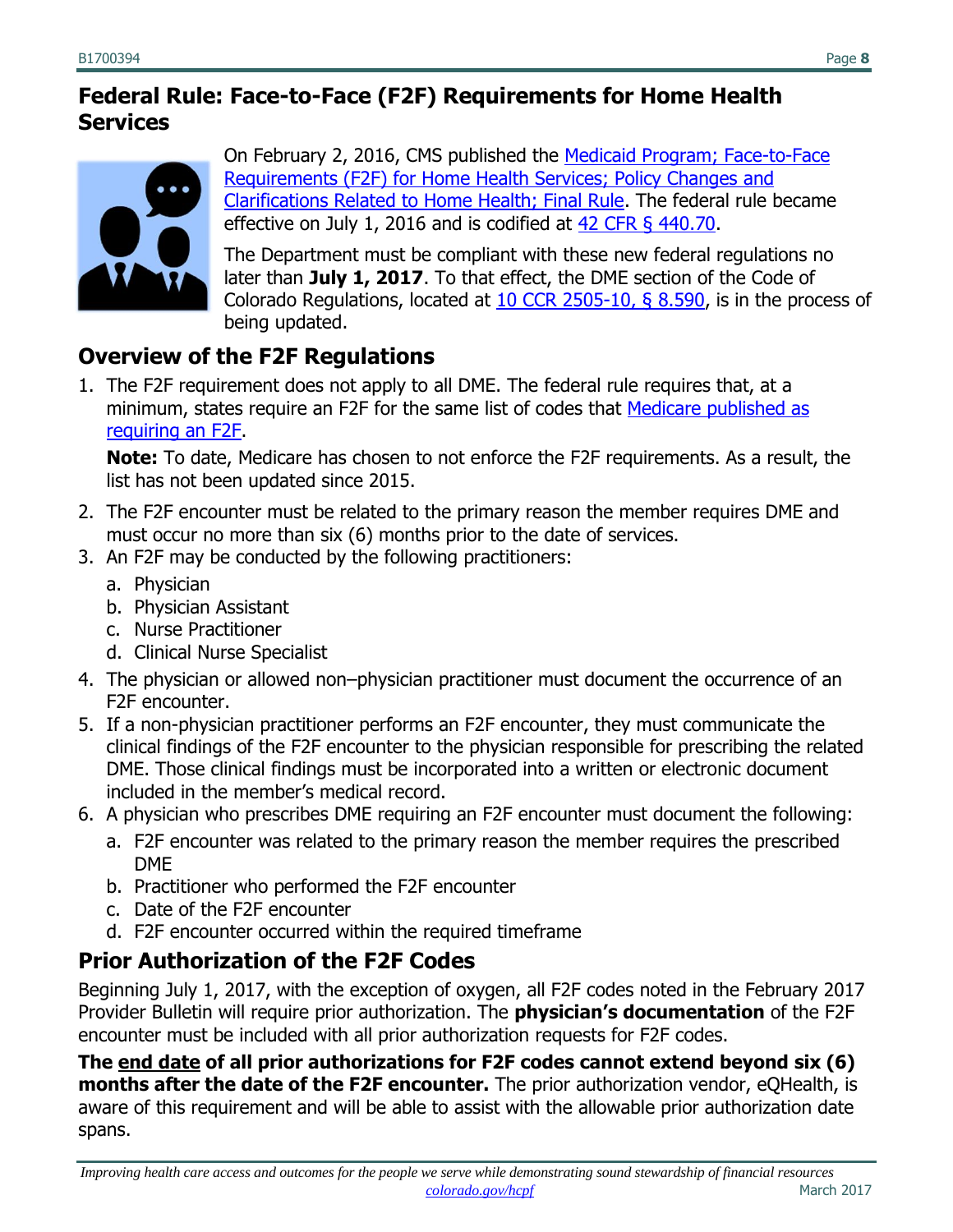#### **Example:**

Date of F2F encounter: July 1, 2017 Date of PAR submission: August 10, 2017 Date range on PAR: August 10, 2017 – December 31, 2017

#### **Codes That Will Require an F2F**

<span id="page-8-0"></span>Please refer to the February 2017 Provider Bulletin for the list of codes requiring an F2F encounter as of July 1, 2017.

# **Important Information for 340B Providers**

The Colorado iC allows covered entities to indicate, at the claim level, if a physicianadministered drug or an outpatient drug was purchased through the 340B Drug Pricing Program. This functionality helps the Department and covered entities ensure that drug manufacturers do not provide a discounted 340B price and a Medicaid drug rebate for the same drug (also known as a duplicate discount). The Department requests covered entities comply with the following requirements as soon as practicable, but **no later than June 1, 2017**.

#### **Outpatient Drugs**

As of February 25, 2017, all claims and encounters for outpatient drugs purchased through the 340B Drug Pricing Program must include the following on the NCPDP D.0 claim layout:

- The value of "20" in the Submission Clarification field (NCPDP Field #420-DK)
- The value of "08" **or** "05" in the Basis of Cost Determination field (NCPDP Field #423-DN)

For any outpatient drugs **NOT** purchased through the 340B Drug Pricing Program, covered entities do not need to submit any values to indicate that on the claim.

More detailed information on the [NCPDP D.0](https://colorado.gov/HCPF/pharmacy-benefits-management-system-pbms-transition-magellan) payer sheet specifications, has been posted to the Department's website.

# **Physician-administered Drugs**

Beginning March 1, 2017, all claims and encounters for physician-administered drugs purchased through the 340B Drug Pricing Program should include the "UD" code modifier on the 837P, 837I, and CMS 1500 claim formats.

For any physician-administered drugs **NOT** purchased through the 340B Drug Pricing Program, no code modifier is required to indicate that on the claim.

The Department would also like to remind all covered entities that a valid NDC number must be included on all claims and encounters for physician-administered drugs. To assist providers with billing, an HCPCS/NDC crosswalk can be found under Appendices in the [Billing Manuals](https://www.colorado.gov/pacific/hcpf/billing-manuals) section of the Department website.

<span id="page-8-1"></span>Providers may send questions related to this notice to [the Department.](mailto:Colorado.SMAC@state.co.us)

# **Vision Billing Manual and Fee Schedule Changes**

The Vision and Eyewear Billing Manual published on March 1, 2017, includes changes that align published billing policy with the current Medicaid Management Information System (MMIS). In addition, changes will be made to the fee schedule to align with the MMIS.

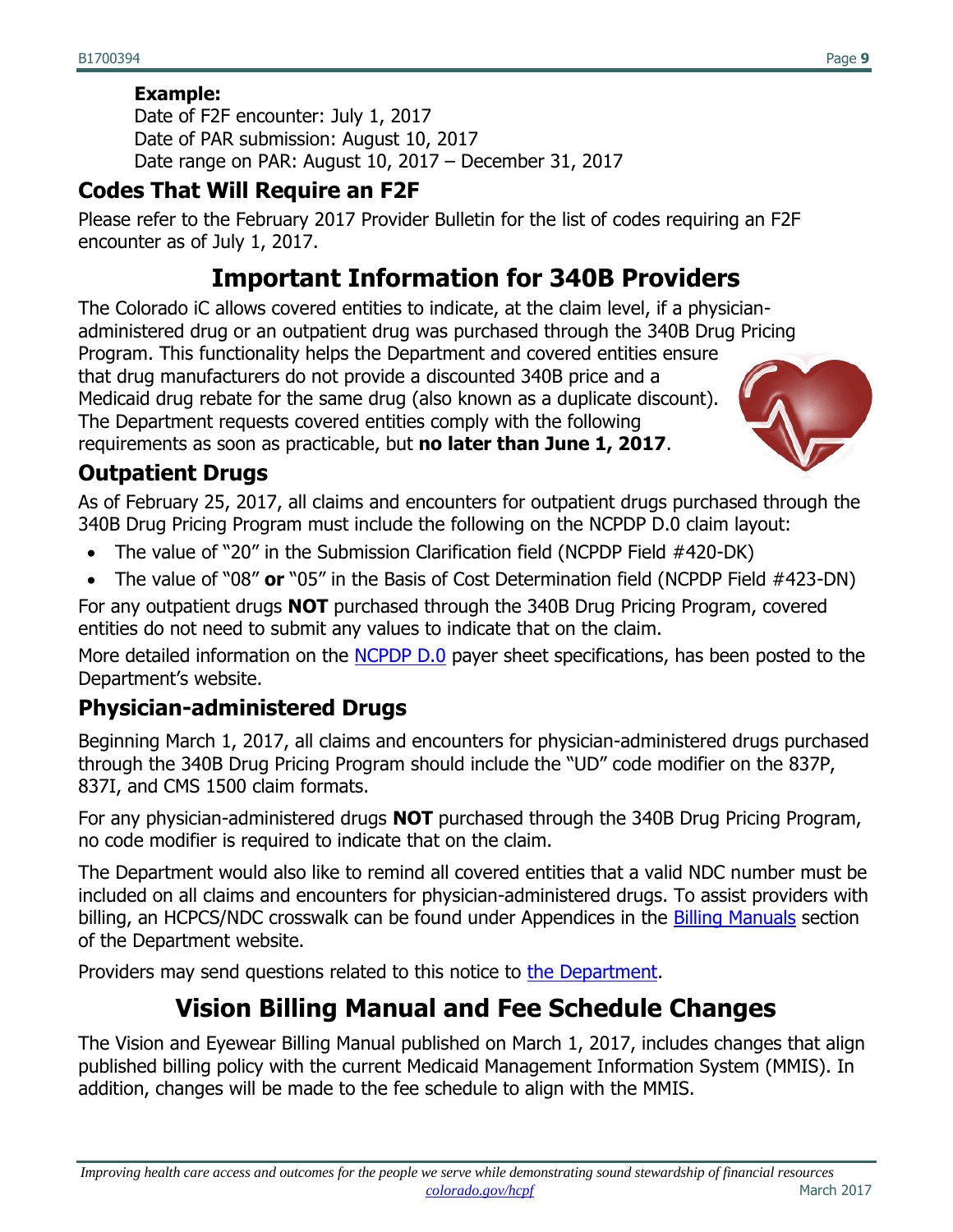Previously, billing manual policy, prior authorization request (PAR) policy, the fee schedule, and the MMIS had conflicting information about Vision and Eyewear Benefit coverage. The Department has decided to align billing manual, fee schedule, and prior authorization documentation to the MMIS.

The MMIS was changed in 2012 to remove PAR requirements from many vision codes, as published in this [November 2012 provider bulletin.](https://www.colorado.gov/pacific/sites/default/files/Bulletin_1112_B1200330_0.pdf)



The billing manual is now updated to reflect these changes. The revised billing manual states that only contact lenses require prior authorization. The revised billing manual also no longer describes a policy that may allow providers to charge Health First Colorado members for non-covered eyewear. The Department removed this language because it does not comply with federal regulations prohibiting charging clients for care.

The fee schedule will be updated to remove PAR requirements from V2744, V2745, V2750, V2755, V2770, V2780, and V2784. The MMIS currently has no PAR required for payment on those codes.

These changes to documentation are temporary, pending promulgation of a Vision and Eyewear Benefit rule later this year. Once the rule is approved, the fee schedule, MMIS, and PAR requirements may change again to align with the new rule.

<span id="page-9-0"></span>Please email [Elizabeth Freudenthal,](mailto:elizabeth.freudenthal@state.co.us) or call 303-866-6814 with any questions about these changes.

# **Hospital Providers**

# **Additional Billing Changes**

<span id="page-9-1"></span>These are previously published billing changes that will go into effect on March 1, 2017.

# **Mental Health Hospital – TOB Change**

**In the legacy MMIS**

The Department processed Mental Health Hospital claims with various TOBs.

**Starting March 1, 2017**

**Fee-for-service claims and BHO encounters** for Mental Health Hospital services, must be submitted with TOB 86x. Claims submitted with any other TOB will be denied.

Note: This applies only to inpatient services only, as there are no outpatient services for Mental Health Hospitals.

#### **Institutional Claims – Line item DOS**

**In the legacy MMIS**

The Department processed institutional claims, even if the Date of Service (DOS) was ONLY listed in the header.

**Starting March 1, 2017**

Institutional claims without a line item DOS, will be denied.

# **Hospital Engagement Meetings 2017**

<span id="page-9-2"></span>The Department will be holding multiple Hospital Engagement Meetings in 2017 to discuss current payment reform and operational topics moving forward. The next meeting is scheduled for March 3, 2017.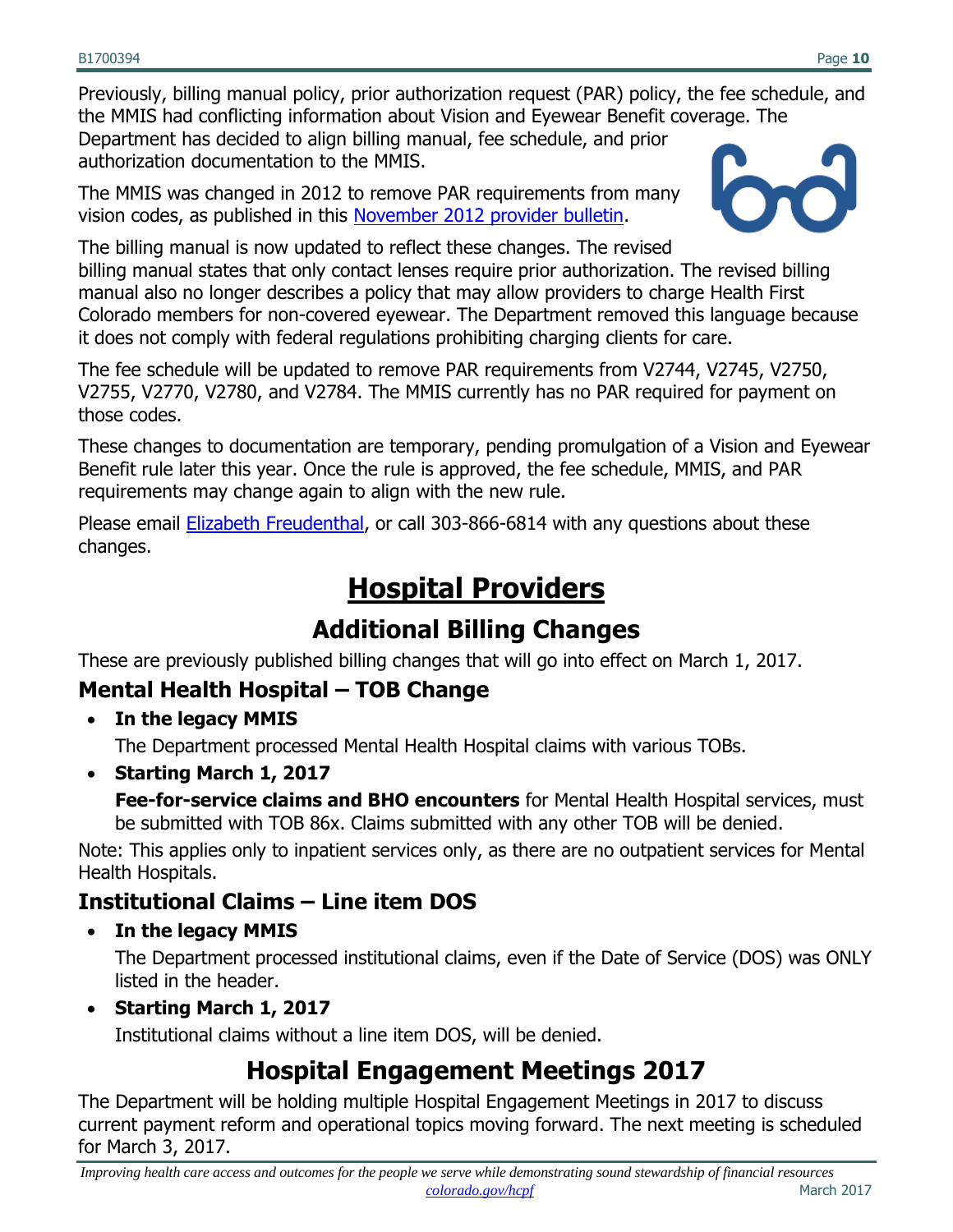The agenda for upcoming meetings will be available on the Department's Inpatient Hospital [Payment](https://www.colorado.gov/hcpf/inpatient-hospital-payment) page in advance of each meeting.

Registration links for each session will also be available prior to the meeting. Just click on the link to register for a session. Attendees will then receive the link to connect to the webinar.

For more information, visit the Department's [Inpatient Hospital Payment](https://www.colorado.gov/hcpf/inpatient-hospital-payment) page, email Marguerite [Richardson,](mailto:marguerite.richardson@state.co.us) or call 303-866-3839.

Upcoming meeting dates for 2017:

- March 3, 2017
- May 5, 2017
- July 7, 2017
- September 9, 2017
- November  $3, 2017$

#### <span id="page-10-0"></span>**Resubmitting Denied Claims Containing ICD-10 New Diagnosis Codes**

Please remember to resubmit denied inpatient hospital claims affected by the ICD-10 diagnosis code updates effective October 1, 2016 to the iC system.

Please contact **Diana Lambe** if you have further questions.

# <span id="page-10-1"></span>**Outpatient Hospital Crossover Medicare and Medicaid Claims**

Due to an oversight in design, the Colorado iC MMIS is configured to process crossover outpatient hospital claims using the Enhanced Ambulatory Patient Grouping (EAPG) methodology for claims with all dates of service on or after October 31, 2016. Payment using this configuration will price crossover claims at the lower of one the following amounts:

- The sum of the Medicare coinsurance and deductible
- The difference between the Medicare payment and Medicaid payment as calculated through EAPG

However, due to complicated differences in payment methodologies and billing practices between Health First Colorado and Medicare, the Department intends to update its MMIS, so that payment will only be the sum of the Medicare coinsurance and deductible for all outpatient hospital claims with all service dates on or after October 31, 2016. No comparison between Medicaid and Medicare payment will take place. The Department is working with HPE to update the iC MMIS to reflect this change. Once this change is implemented, the affected claims will be mass adjusted and made identifiable on the Remittance Advice.

<span id="page-10-2"></span>The Department will provide more information regarding timelines. For any questions in the meantime, please email [Andrew Abalos](mailto:andrew.abalos@state.co.us) or call 303-866-2130.

# **Pharmacy Providers**

# **Prior Authorization Request Notification**

<span id="page-10-3"></span>Effective February 25, 2017, all PARs will be handled by Magellan Rx Management. All PARs need to be called or faxed to the Colorado Pharmacy Call Center: Phone Number: 800-424-5725